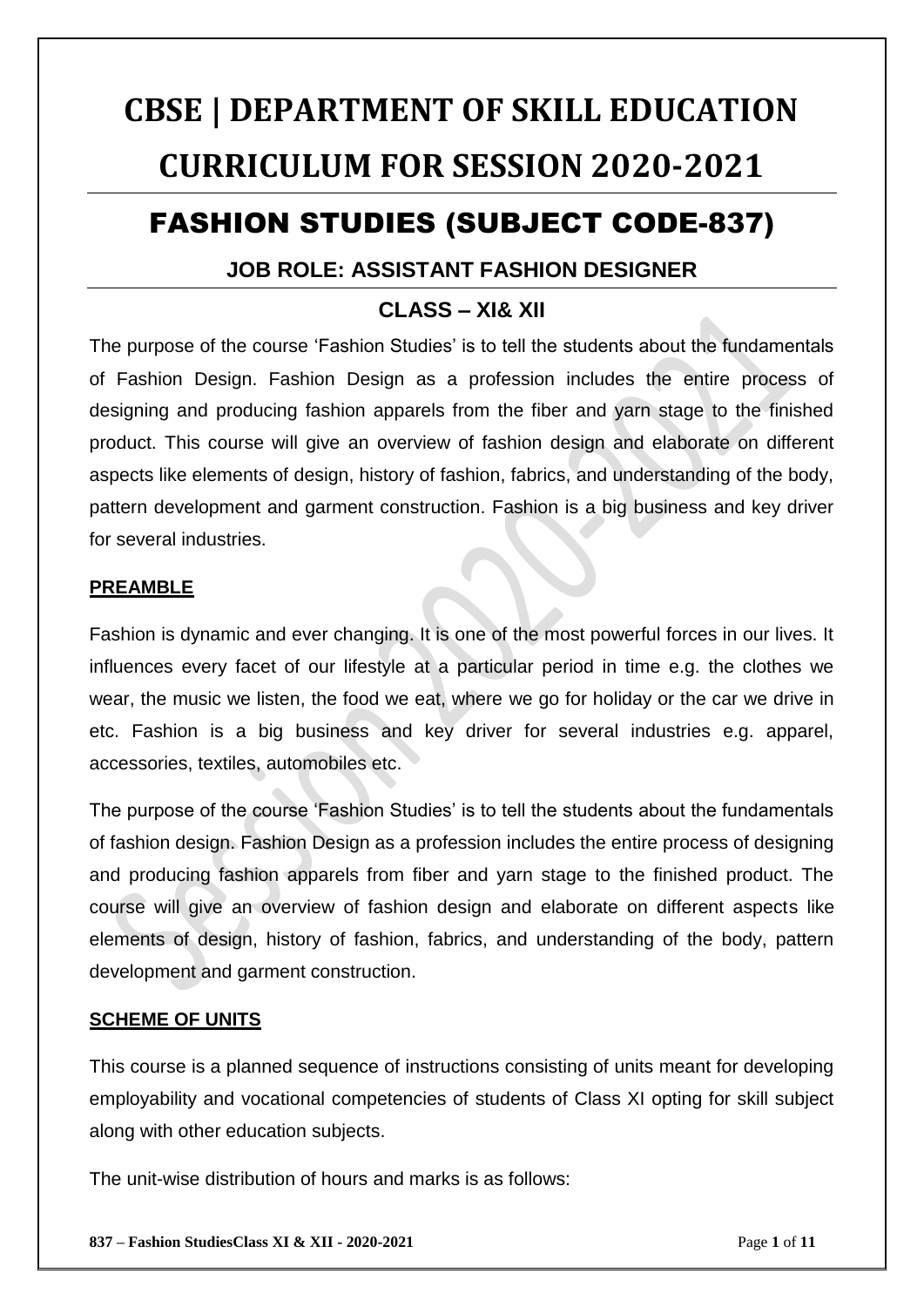# CLASS – XI (SESSION 2020-2021)

**Total Marks: 100 (Theory – 70+ Practical – 30)**

| <b>FASHION STUDIES (SUBJECT CODE - 837)</b><br><b>Class XI (Session 2020-2021)</b> |                                                                   |                                                           |                  |                                                         |  |  |
|------------------------------------------------------------------------------------|-------------------------------------------------------------------|-----------------------------------------------------------|------------------|---------------------------------------------------------|--|--|
|                                                                                    | <b>UNITS</b>                                                      | <b>NO. OF HOURS</b><br>for Theory and<br><b>Practical</b> |                  | <b>MAX. MARKS</b><br>for Theory and<br><b>Practical</b> |  |  |
| ⋖<br>Part                                                                          | <b>Employability Skills</b>                                       |                                                           |                  |                                                         |  |  |
|                                                                                    | Unit 1: Communication Skills-III                                  | 10                                                        |                  |                                                         |  |  |
|                                                                                    | Unit 2: Self-Management Skills-III                                | 10                                                        |                  |                                                         |  |  |
|                                                                                    | Unit 3 : ICT Skills-III                                           | 10                                                        |                  | 10                                                      |  |  |
|                                                                                    | Unit 4 : Entrepreneurial Skills-III                               | 15                                                        |                  |                                                         |  |  |
|                                                                                    | Unit 5 : Green Skills-III                                         | 05                                                        |                  |                                                         |  |  |
|                                                                                    | <b>Total</b>                                                      | 50                                                        |                  | 10                                                      |  |  |
|                                                                                    | <b>Subject Specific Skills</b>                                    | <b>Theory</b>                                             | <b>Practical</b> | <b>Marks</b>                                            |  |  |
|                                                                                    | Unit 1: Overview Of Fashion                                       | 30                                                        | 05               | 15                                                      |  |  |
| <u>ന</u>                                                                           | Unit 2: Introduction To Fabrics, Dyeing &<br>Printing             | 40                                                        | 10               | 10                                                      |  |  |
| Part                                                                               | Unit 3: Design Fundamentals                                       | 55                                                        | 15               | 15                                                      |  |  |
|                                                                                    | Unit 4: Materials Tools And Processes Of<br><b>Product Making</b> | 40                                                        | 15               | 20                                                      |  |  |
|                                                                                    | <b>Total</b>                                                      | 165                                                       | 45               | 60                                                      |  |  |
|                                                                                    | <b>PracticalWork</b>                                              |                                                           |                  |                                                         |  |  |
| ပ                                                                                  | <b>Practical Examination</b>                                      |                                                           |                  | 15                                                      |  |  |
| Part                                                                               | WrittenTest                                                       |                                                           |                  | 05                                                      |  |  |
|                                                                                    | Viva Voce                                                         |                                                           |                  | 05                                                      |  |  |
|                                                                                    | <b>Total</b>                                                      |                                                           |                  | 25                                                      |  |  |
| $\Omega$<br>Part                                                                   | ProjectWork/FieldVisit                                            |                                                           |                  |                                                         |  |  |
|                                                                                    | <b>Practical File/Student Portfolio</b>                           |                                                           |                  | 05                                                      |  |  |
|                                                                                    | <b>Total</b>                                                      |                                                           |                  | 05                                                      |  |  |
|                                                                                    | <b>GRAND TOTAL</b>                                                | 260                                                       |                  | 100                                                     |  |  |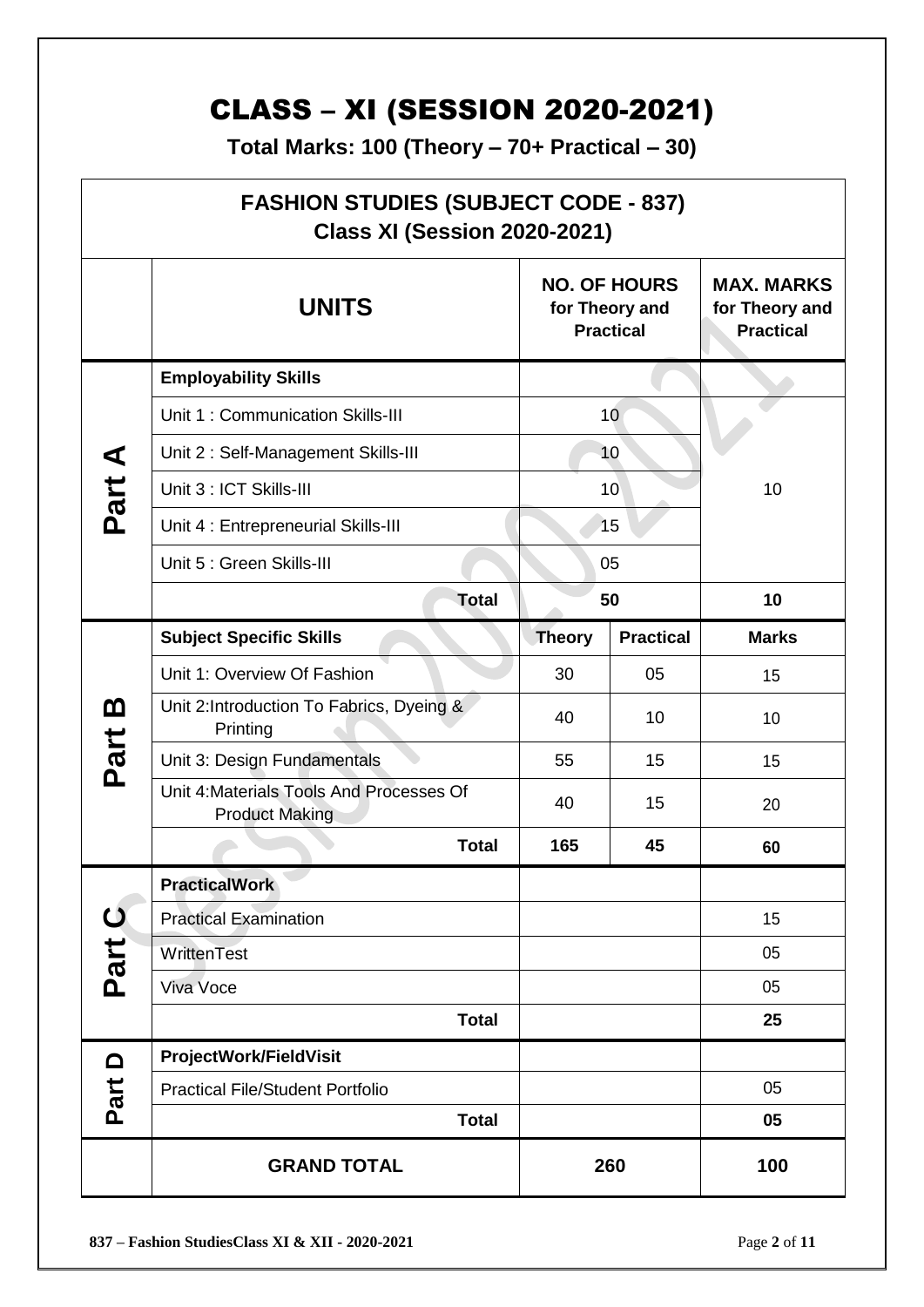# **DETAILED CURRICULUM/TOPICS FOR CLASS XI**

# **Part-A: EMPLOYABILITY SKILLS**

| <b>S. No.</b> | <b>Units</b>                                                | <b>Duration in Hours</b> |
|---------------|-------------------------------------------------------------|--------------------------|
| $\mathbf 1$ . | Unit 1: Communication Skills-III                            | 10                       |
| 2.            | Unit 2: Self-management Skills-III                          | 10                       |
| 3.            | Unit 3: Information and Communication Technology Skills-III | 10                       |
| 4.            | Unit 4: Entrepreneurial Skills-III                          | 15                       |
| 5.            | Unit 5: Green Skills-III                                    | 05                       |
|               | <b>TOTAL DURATION</b>                                       | 50                       |

**NOTE: For Detailed Curriculum/ Topics to be covered under Part A: Employability Skills can be downloaded from CBSE website**.

# **Part-B – SUBJECT SPECIFIC SKILLS**

- Unit 1: Overview Of Fashion
- Unit 2:Introduction To Fabrics, Dyeing & Printing
- Unit 3: Design Fundamentals
- Unit 4:Materials Tools And Processes Of Product Making

# **UNIT–1: OVERVIEW OF FASHION (15 MARKS)**

#### **Objectives of the course**

- To introduce students to Fashion Studies and provide an overview of fashion
- To familiarize students with essential fashion terminology and theories
- To provide information about fashion designers and brands
- To clarify the roles of regulatory bodies and professionals in the garment industry

#### **Learning outcomes:** After completion of the unit, the students shall be able to do the following:

- Demonstrate their knowledge of fundamental aspects of fashion
- Explain appropriate terminology and theories related to fashion
- Explain the salient characteristics of fashion designers and brands
- Explain the roles of regulatory bodies and fashion professionals in the garment industry

## **Content:**

- Understanding fashion: Introduction and definition
- Factors influencing fashion
- Key Concepts and Terminology
- Movement and Direction of fashion Fashion forecasting, pendulum swing and fashion cycles.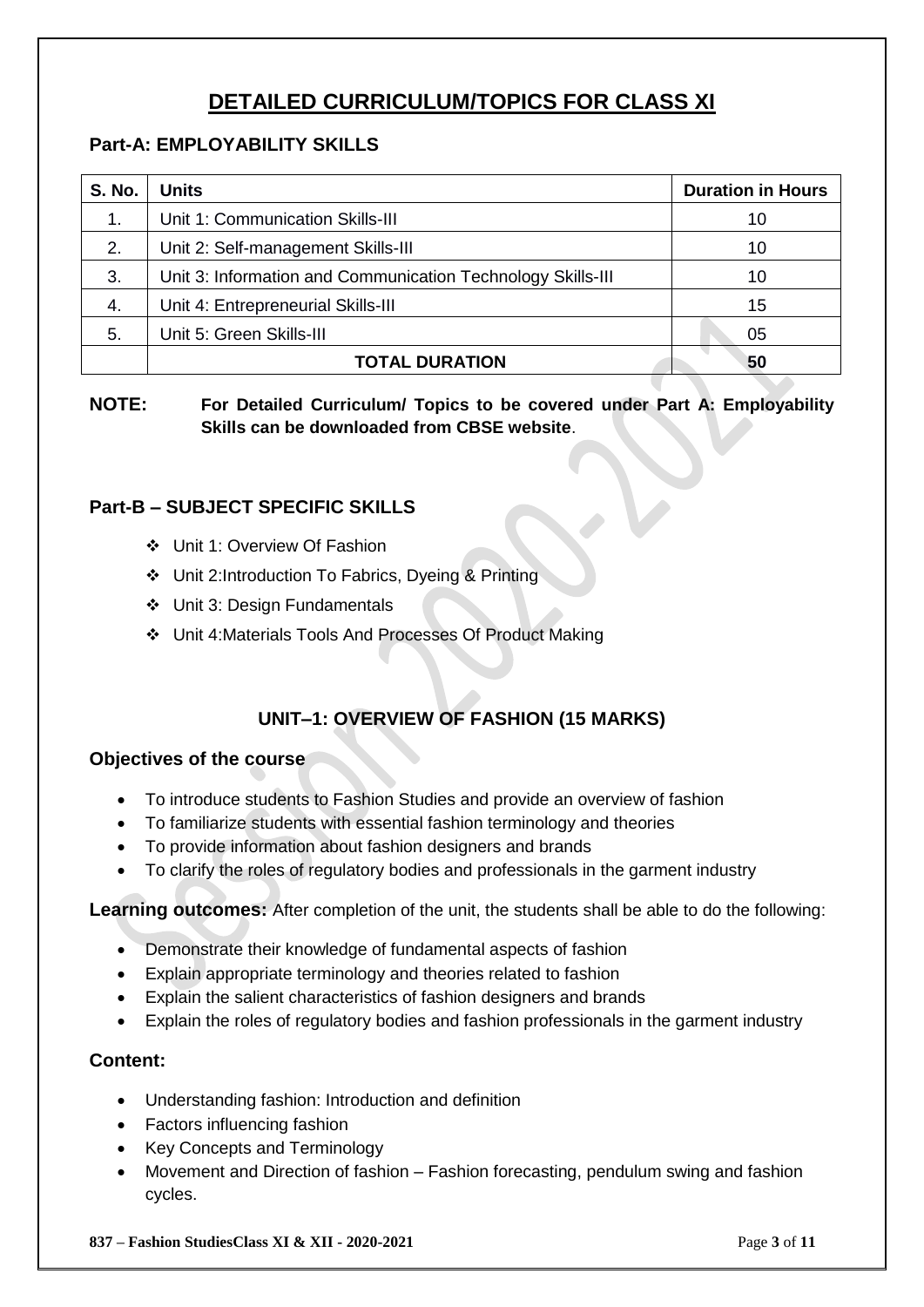- Theories of fashion movement
- Consumers Innovators, Motivators, Followers, Victims
- Salient characteristics of fashion designers and brands.
- International Trade in Fashion
- Fashion Regulatory Bodies in India
- Role of fashion professionals
- Fashion Institutes

#### **UNIT–2: INTRODUCTION TO FABRICS, DYEING & PRINTING (10 MARKS)**

#### **Objective of the course**

- To introduce students to natural and manmade fibers
- To develop awareness of spinning, weaving, dyeing and printing

**Learning outcomes:** After finishing the course, the students shall be able to do the following:

- Identity and differentiate fabric varieties
- Explain the various processes of fabric manufacturing, dyeing & printing

#### **Course Content:**

- Textile fibers– natural and manmade
- Yarns
- Weaving
- Dyeing and printing

# **UNIT–3: DESIGN FUNDAMENTALS (15 MARKS)**

#### **Objective of the course:**

- To introduce the students to various aspects of design
- To develop familiarity with different Elements of Design and Principles of Design
- To develop familiarity with common design terminology
- To develop skills of visualization and communication using design principles

**Learning outcomes:** After finishing the course, the students shall be able to do the following:

- Identify the Elements of Design
- Identify the Principles of Design
- Use appropriate design terminology
- Translate design concepts to design products

#### **Course Content:**

- Design, Designers and Design process
- Basic Elements of Design Point, line, shape and texture
- Colour Theory Hue, tint, shade, tone, colour schemes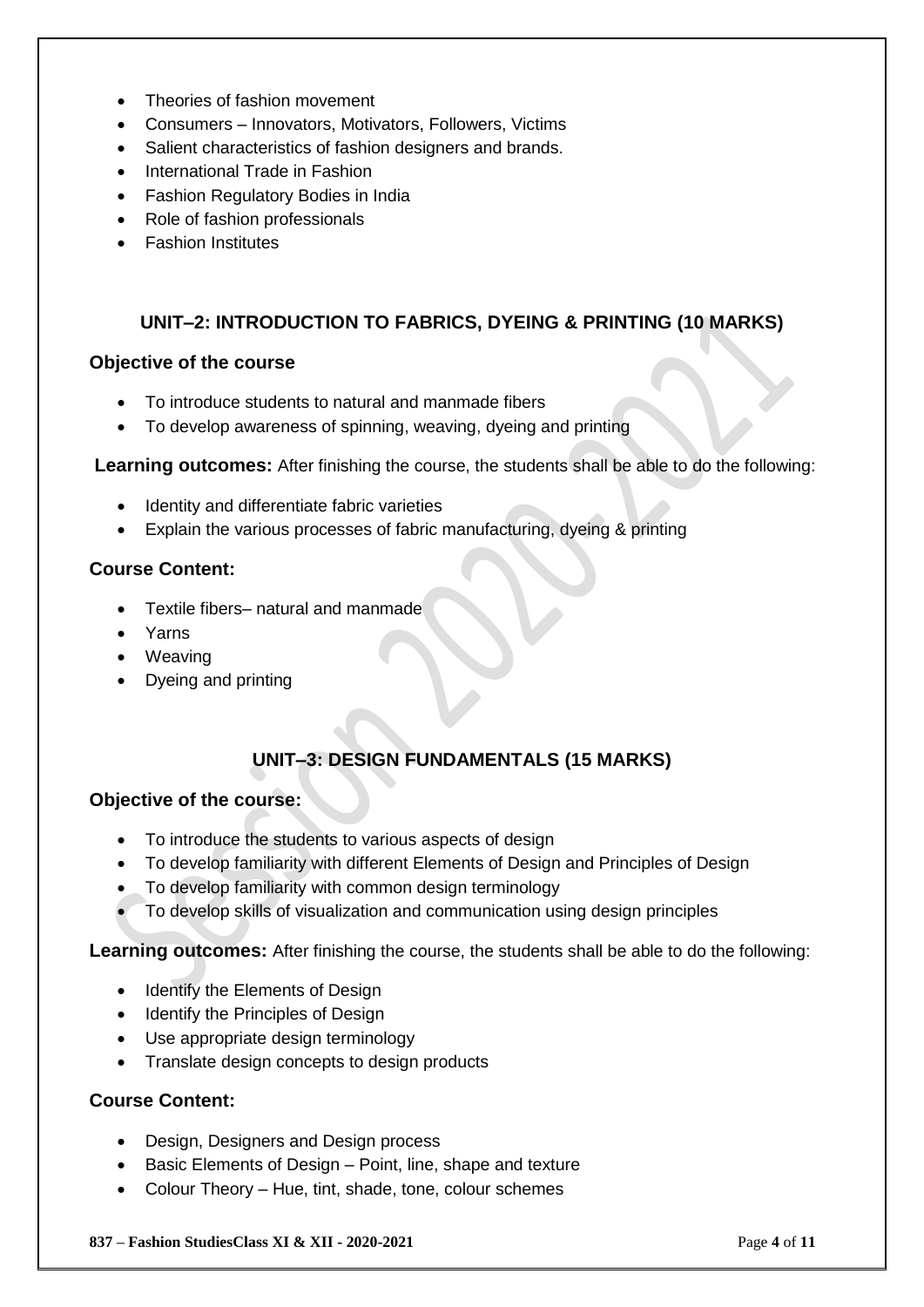- Colour Psychology
- Principles of Design rhythm, balance, emphasis and contrast
- Silhouette and proportion in apparel

# **UNIT – 4: MATERIALS, TOOLS AND PROCESSES OF PRODUCT MAKING (20 MARKS)**

#### **Objective of the course:**

- To introduce students to the sewing machine
- To introduce students with home fashion product categories
- To introduce students to leather product categories

**Learning outcomes:** After finishing the course, the students shall be able to do the following:

- Develop proficiency in the use of the sewing machine
- Differentiate between stitched and unstitched products
- Explain categories of leather products

#### **Course Content:**

- Introduction to sewing machine component parts and functions.
- Sewing tools , Safety rules and Sewing Aids
- Home Fashion Products
- Leather Fashion Products

#### **PRACTICAL WORK**

- **1.** Relating fashion cycle theories to fashion trends
- **2.** Application of textile swatch on any product
- **3.** Burning test for fibre identification
- **4.** Constructing basic weaves
- **5.** Colour wheel- primary, secondary and tertiary colours
- **6.** Value chart- Tints and Shades
- **7.** Nature as inspiration for design
- **8.** Application of colour psychology to colour schemes
- **9.** Application of elements and principles of design
- **10.** Development of eight-head fashion croquis- Block Figure
- **11.** Preparation of hand-stitched samples (e.g. basting, hemming etc.)
- **12.** Prepare samples of plain seams
- **13.** Prepare samples of seam finishes; self-enclosed seams
- **14.** Prepare samples of seam with fullness -gathers, pleats and tucks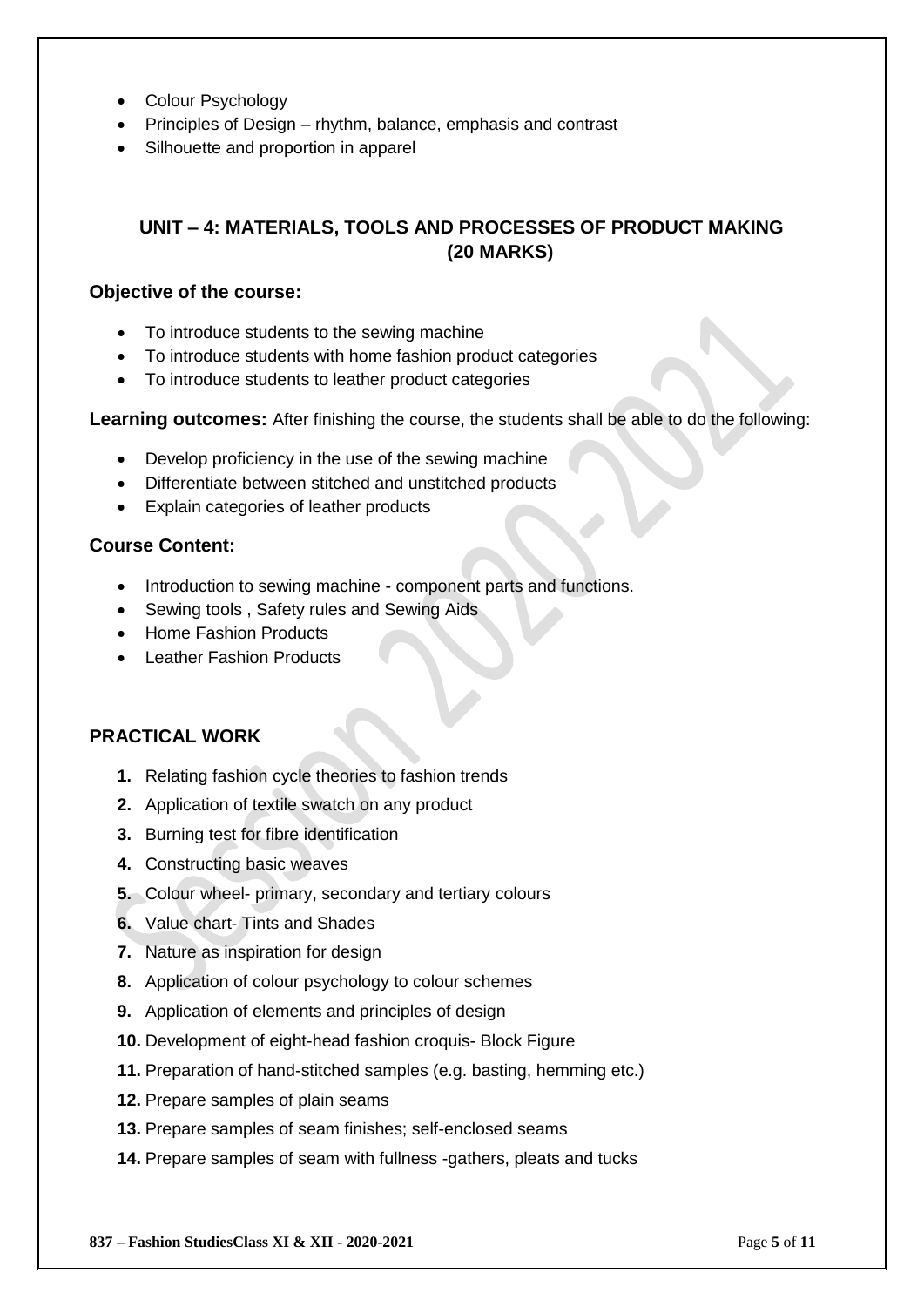# CLASS – XII (SESSION 2020-2021)

**Total Marks: 100 (Theory – 70 + Practical – 30)**

| <b>FASHION STUDIES (SUBJECT CODE - 837)</b><br><b>Class XII (Session 2020-2021)</b> |                                         |                                                           |                  |                                                         |  |  |
|-------------------------------------------------------------------------------------|-----------------------------------------|-----------------------------------------------------------|------------------|---------------------------------------------------------|--|--|
|                                                                                     | <b>UNITS</b>                            | <b>NO. OF HOURS</b><br>for Theory and<br><b>Practical</b> |                  | <b>MAX. MARKS</b><br>for Theory and<br><b>Practical</b> |  |  |
| Part A                                                                              | <b>Employability Skills</b>             |                                                           |                  |                                                         |  |  |
|                                                                                     | Unit 1: Communication Skills-III        | 10                                                        |                  |                                                         |  |  |
|                                                                                     | Unit 2: Self-Management Skills-III      | 10                                                        |                  |                                                         |  |  |
|                                                                                     | Unit 3 : ICT Skills-III                 | 10                                                        |                  | 10                                                      |  |  |
|                                                                                     | Unit 4 : Entrepreneurial Skills-III     | 15                                                        |                  |                                                         |  |  |
|                                                                                     | Unit 5 : Green Skills-III               | 05                                                        |                  |                                                         |  |  |
|                                                                                     | <b>Total</b>                            |                                                           | 50               | 10                                                      |  |  |
|                                                                                     | <b>Subject Specific Skills</b>          | <b>Theory</b>                                             | <b>Practical</b> | <b>Marks</b>                                            |  |  |
|                                                                                     | Unit1: History of Fashion               | 30                                                        | 10               | 10                                                      |  |  |
| <u>ന</u>                                                                            | Unit2: Basic Pattern Development        | 40                                                        | 20               | 20                                                      |  |  |
| Part                                                                                | Unit3: Elements of Fashion              | 30                                                        | 10               | 15                                                      |  |  |
|                                                                                     | Unit 4: Basics of Garment Making        | 50                                                        | 20               | 15                                                      |  |  |
|                                                                                     | <b>Total</b>                            | 150                                                       | 60               | 60                                                      |  |  |
|                                                                                     | <b>PracticalWork</b>                    |                                                           |                  |                                                         |  |  |
| ( )                                                                                 | <b>Practical Examination</b>            |                                                           |                  | 15                                                      |  |  |
| Part                                                                                | WrittenTest                             |                                                           |                  | 05                                                      |  |  |
|                                                                                     | Viva Voce                               |                                                           |                  | 05                                                      |  |  |
|                                                                                     | <b>Total</b>                            |                                                           |                  | 25                                                      |  |  |
| $\Omega$                                                                            | ProjectWork/FieldVisit                  |                                                           |                  |                                                         |  |  |
| Part                                                                                | <b>Practical File/Student Portfolio</b> |                                                           |                  | 05                                                      |  |  |
|                                                                                     | <b>Total</b>                            |                                                           |                  | 05                                                      |  |  |
|                                                                                     | <b>GRAND TOTAL</b>                      |                                                           | 260              | 100                                                     |  |  |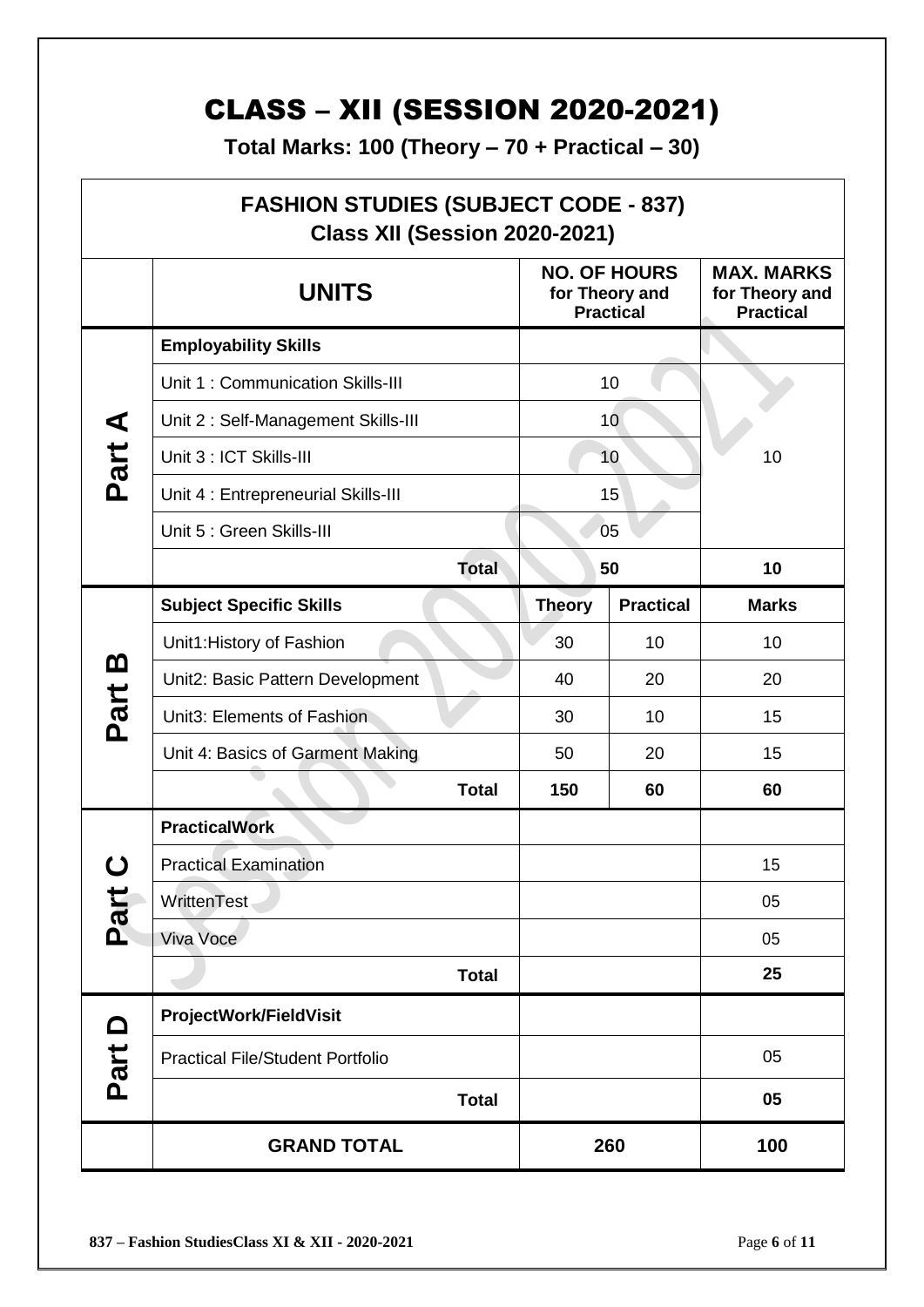# **DETAILED CURRICULUM/TOPICS FOR CLASS XII**

# **PART-A: EMPLOYABILITY SKILLS**

| <b>S. No.</b> | <b>Units</b>                                               | <b>Duration (in Hours)</b> |
|---------------|------------------------------------------------------------|----------------------------|
| 1.            | Unit 1: Communication Skills- IV                           | 10                         |
| 2.            | Unit 2: Self-management Skills- IV                         | 10                         |
| 3.            | Unit 3: Information and Communication Technology Skills-IV | 10                         |
| 4.            | Unit 4: Entrepreneurial Skills- IV                         | 15                         |
| 5.            | Unit 5: Green Skills- IV                                   | 05                         |
|               | <b>TOTAL DURATION</b>                                      | 50                         |

# **NOTE: For Detailed Curriculum/ Topics to be covered under Part A: Employability Skills can be downloaded from CBSE website**.

# **PART-B – SUBJECT SPECIFIC SKILLS**

- Unit 1: History of Fashion
- Unit 2: Basic Pattern Development
- Unit 3: Elements of Fashion
- Unit 4:Basics of Garment Making

# **UNIT–1: HISTORY OF FASHION (10 MARKS)**

#### **Objectives of the course:**

- To provide an overview of history of costume from ancient civilization to the present
- To explain the socio-cultural factors influencing costume
- To explain the influence of industrial revolution on fashion industry.
- To discuss the evolution of modern Indian fashion

**Learning outcomes:** After completion of the unit, the students shall be able to the following:

- Explain the significance of studying fashion history as a source of research for developing new collections.
- Express their knowledge on industrial revolution and its impact on fashion.
- Discuss evolution of modern Indian fashion

#### **Course Content:**

- Introduction to history of fashion, sources of information
- Factors affecting clothing protection, ritualistic, identification, adornment
- Origin and development of costume –Draped costume(Indian, Sumerian, Babylonian, Assyrian, Egyptian, Greek and Roman)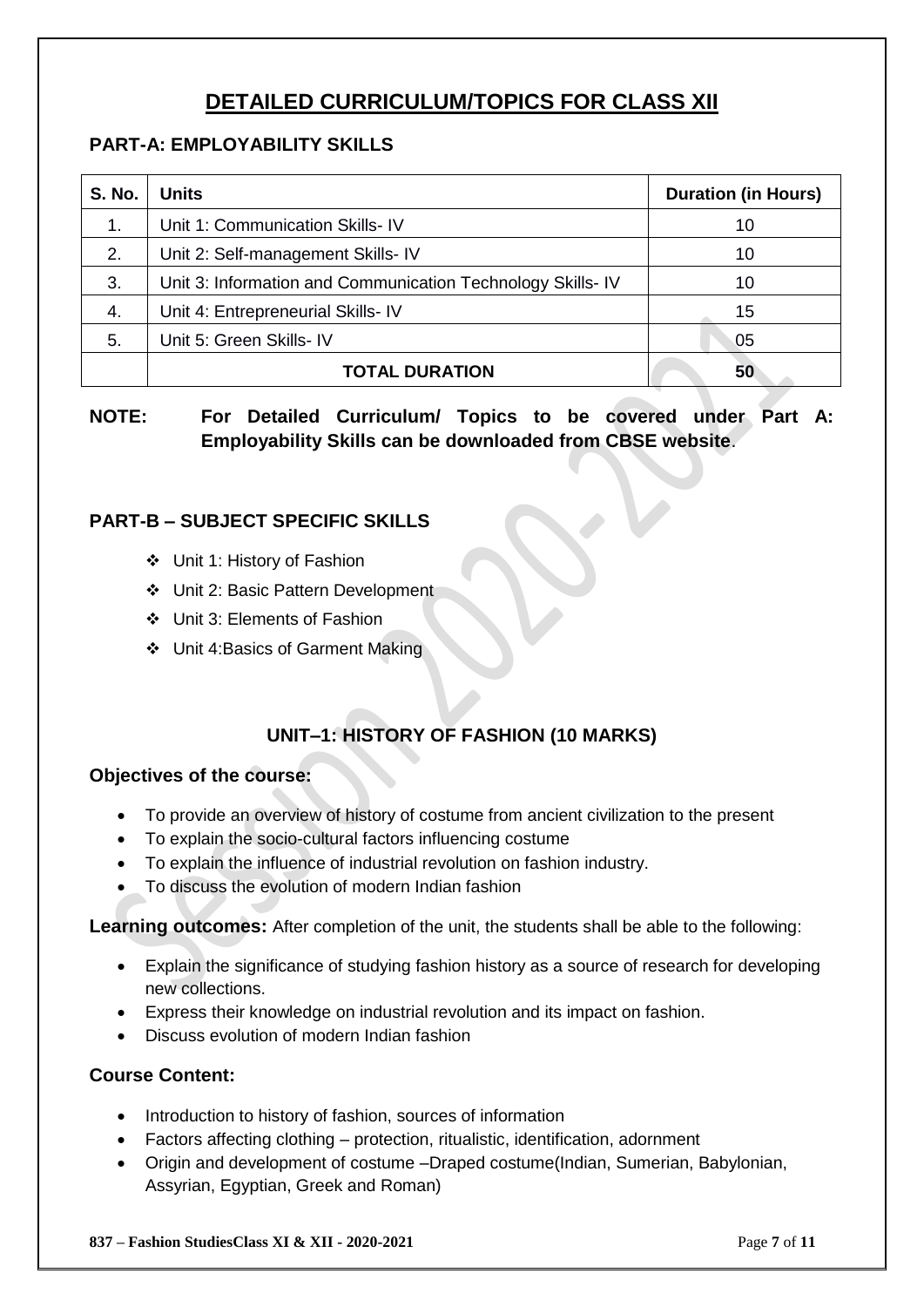- Industrial Revolution mechanical inventions, influence on India
- Evolution of  $20<sup>th</sup>$ century Indian fashion.
- Films and fashion

#### **Teaching Methodology:**

Illustrated lecture with slides and visuals

#### **Reference Text:**

- Kaleidoscope of Fashion by MeherCastelino
- Ancient Indian Costume by RoshanAlkazi

## **UNIT – 2: BASIC PATTERN DEVELOPMENT (20 MARKS)**

#### **Objectives of the course:**

- To introduce students to the World of Fashion Designing through pattern development
- To explain the importance of skills for converting a design sketch into a three dimensional form.
- To develop basic blocks for bodice and skirt.

**Learning outcomes:** After completion of the unit, the students shall be able to the following:

- Demonstrate understanding the basic skills of Pattern Making.
- Demonstrate understanding of the concept of Fit and Balance.
- Develop Basic Blocks from measurement charts and body measurements.
- Develop patterns for simple Designs using basic blocks.

#### **Course Content:**

- Pattern Making
- Terminology, symbols and abbreviations
- Methods of measuring body and dress form
- sizes and measurements
- Tools of pattern making
- Fit- Element of fits, evaluating fits, need to fit and methods of fit
- Pattern development- Basic Bodice: How to develop a bodice from the standard measurement chart and test fitted on the dress form.
- Sleeveless bodice
- Neckline and its variations
- Dart manipulation
- How to develop basic skirt block with one dart or two darts and A- line
- Collar- Principles of collar development :flat collar, roll collar and stand collar, terminology for collars

## **Teaching Methodology:**

Illustrate lectures with slides, visuals and demonstrations where ever required.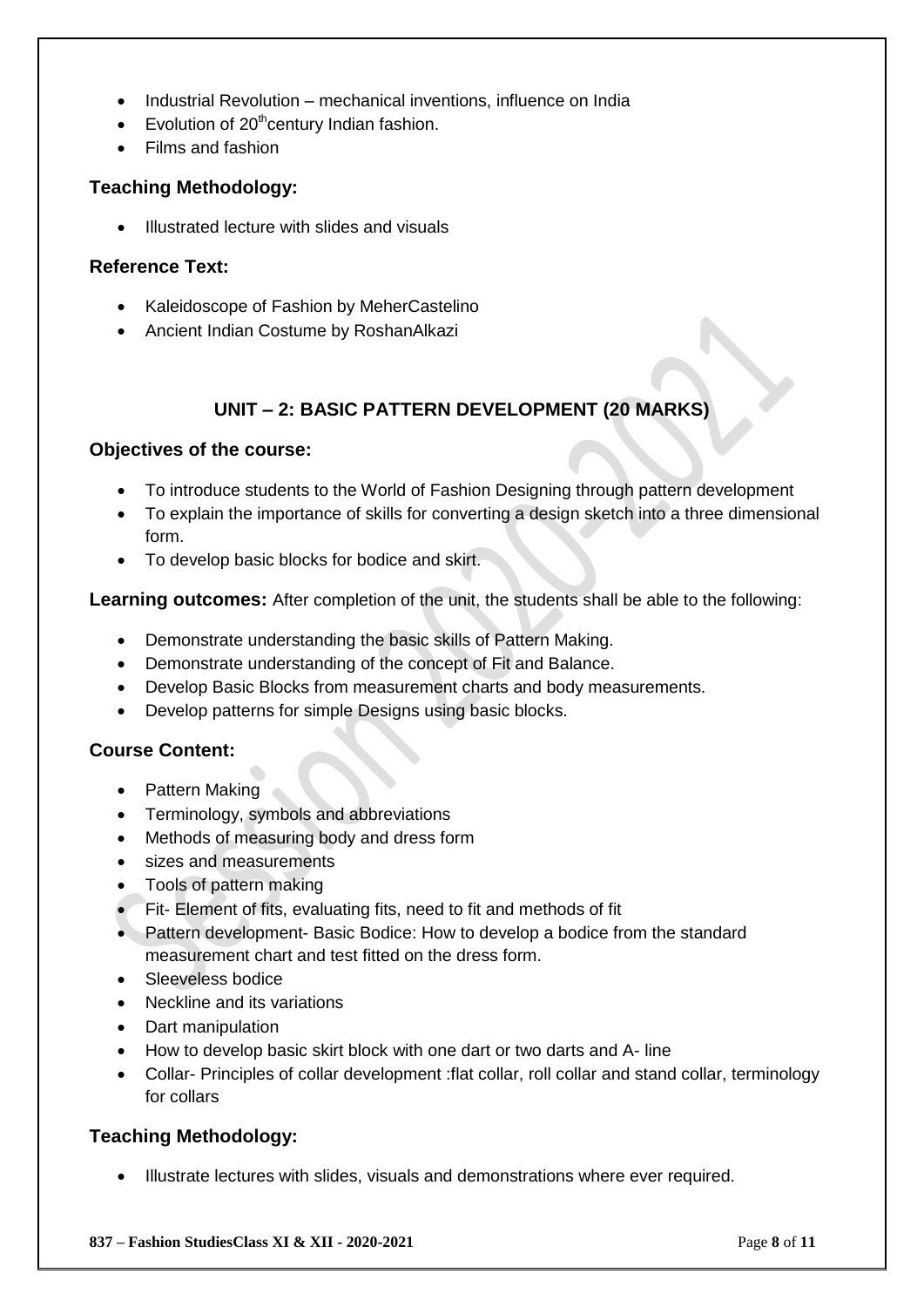#### **Reference Text:**

- Pattern making by Helen Armstrong
- Pattern making for women's wear by Winifred Aldrich
- Pattern making by Pamela Stringer

#### **UNIT – 3: ELEMENTS OF FASHION (15 MARKS)**

#### **Objectives of the course:**

- To introduce students to the basic segments in fashion clothing
- To teach students about fashion, fashion centers, categories of clothing & trims.
- To sensitize students about different items in each category of apparel for men, women and children
- To teach students the difference between high-fashion and mass-fashion apparel
- To distinguish between custom-made and ready to wear garments.

#### **Learning outcomes:** After completion of the unit, the students shall be able to the following:

- Express knowledge of the segments in Fashion Clothing.
- Express knowledge and use of appropriate fashion terminology
- Express knowledge of global fashion capitals
- Express knowledge of various categories of apparel for men, women and children
- Demonstrate understanding of trims used in apparels.
- Demonstrate understanding of difference between High Fashion, Mass Fashion and custom-made clothing.

#### **Course Content:**

- Understanding Fashion definition and overview
- Haute couture, High Fashion, Ready to Wear, Mass produced garments
- Fashion Capitals
- Menswear Introduction, Categories, Elements of Design, shirts, pants and shorts, suits
- Women'swear
- Introduction to Indian women'swear, Elements of design, categories of
- Women's wear-dresses, blouses/skirts, trousers, kameezs, saris & blouses.
- Children wear Introduction, garments for different ages New born, Infants Toddlers, Preteens and Teens, dungarees
- Trims used for the fashion apparel

#### **Teaching Methodology:**

• Illustrated lectures with slides and visuals.

#### **Reference Text:**

- Concept to consumer by Gini Stephens Frings
- Encyclopedia of Fashion Details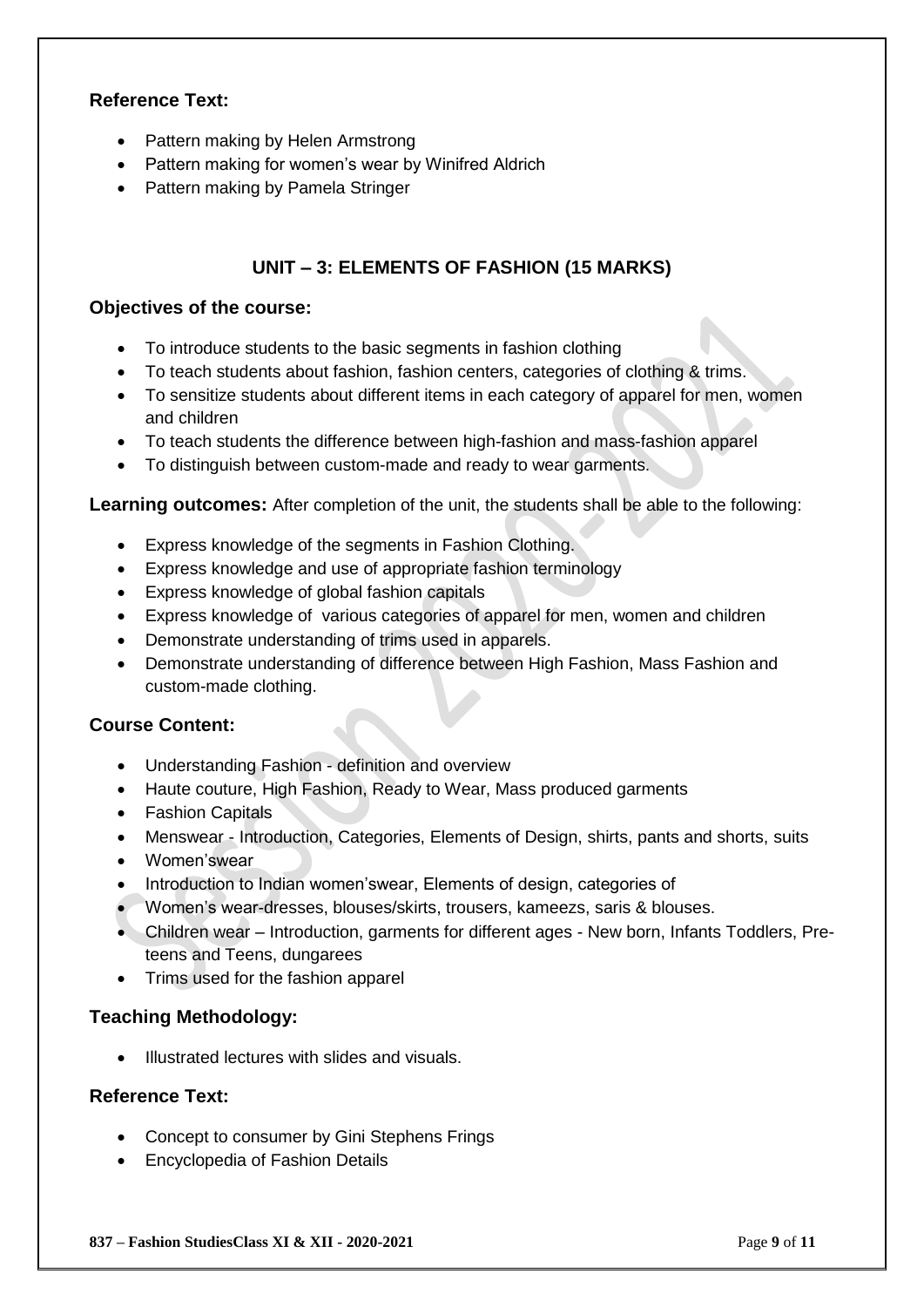# **UNIT – 4: BASICS OF GARMENT MAKING (15 MARKS)**

#### **Objectives of the course:**

- To differentiate between natural, synthetic and blended fabrics.
- To learn the selection criteria and purpose of using underlying fabrics.
- To understand the importance of fabric preparation before cutting fabric.
- To stitch a placket for bodice and sleeve opening
- To finish a neckline using piping and facing

**Learning outcomes:** After completion of the unit, the students shall be able to the following:

Make samples of different garment components - neckline finishes, plackets.

#### **Course content:**

- Understanding fabric types.
- selection of underlining, interfacing, lining and inter-lining
- Cutting preliminaries, fabric preparation, fabric cutting, grain line, preshrinking, identifying the right side of fabric, pinning and marking methods
- Types of plackets- continuous, simple shirt placket and shirt placket with facing.
- Neckline facing, bias strip and preparation of bias strip.
- Appropriate neckline finishes with piping, bias facing and shaped facing (only practical)

#### **Teaching Methodology:**

Illustrate the content with slides, visuals and demonstrations wherever required

#### **Reference Text:**

- Encyclopedia of dress making by Marshall Cavendish
- Readers Digest book of Sewing
- Encyclopedia of Sewing